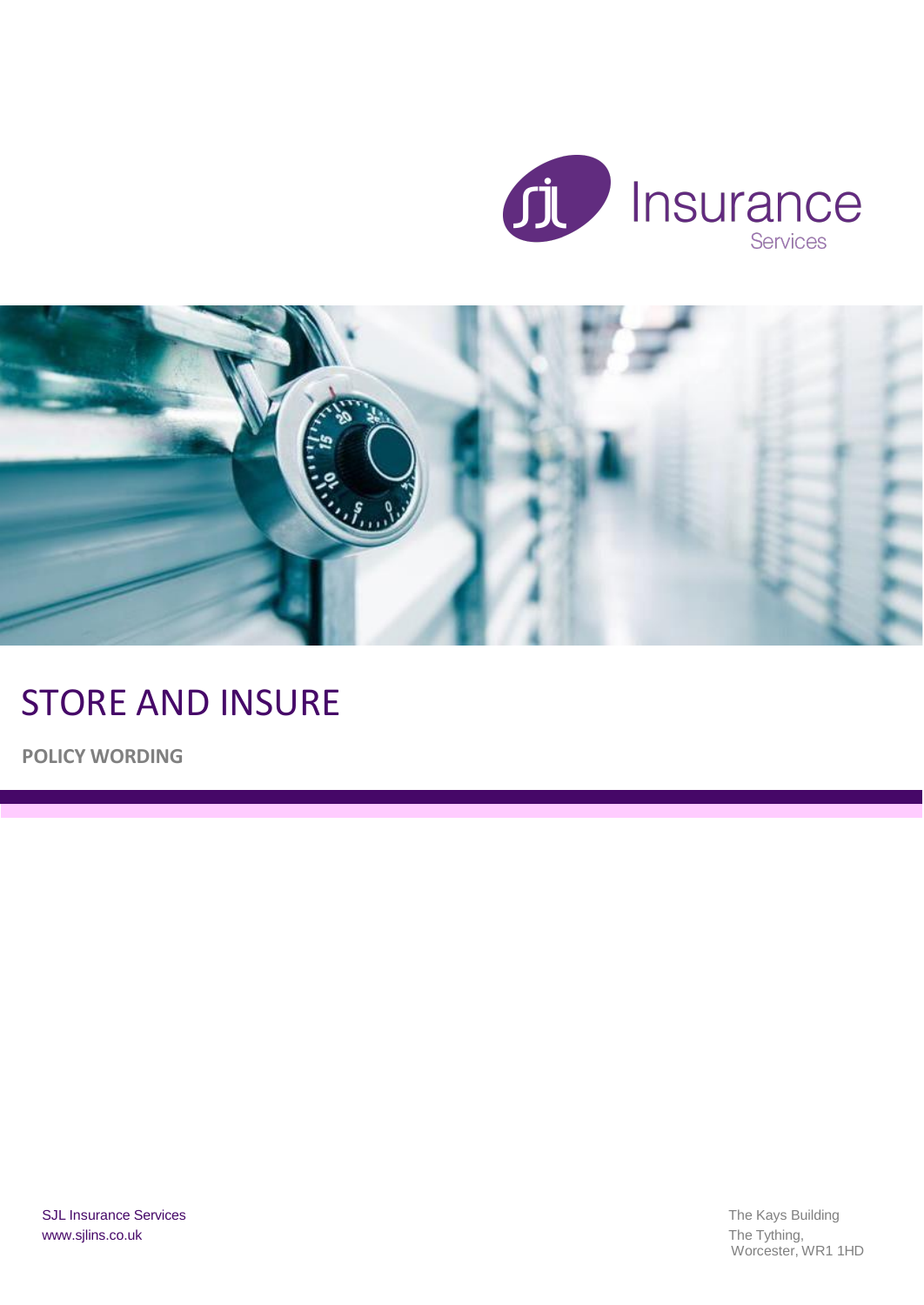#### **Introduction**

This is **your** Insurance **Policy**, setting out **your** insurance protection in detail.

**Your** premium has been based upon the information shown in the **policy Schedule**.

This insurance offers a comprehensive cover, as well as extended options, please refer to **your** insurance **Schedule** for **your** cover level. If **you** have any questions, please contact Store and Insure on 0333 577 1699.

This insurance is administered by Store and Insure which is a trading style of Insure Your Move Ltd who are an Appointed Representative of Sennocke International Insurance Services Limited who are authorised and regulated by the Financial Conduct Authority, registered number 309040.

This insurance is underwritten by SJL (Worcester) Ltd t/a SJL Insurance Services on behalf of Lloyd's Syndicate 4444, which is managed by Canopius Management Agents Limited. Canopius Management Agents Limited is authorised by the Prudential Regulation Authority and regulated by the Financial Conduct Authority and the Prudential Regulation Authority (Financial Services Register number 20484) Canopius Managing Agent Limited, Gallery 9, One Lime Street, London, EC3M 7HA. Registered in England and Wales No.01514453.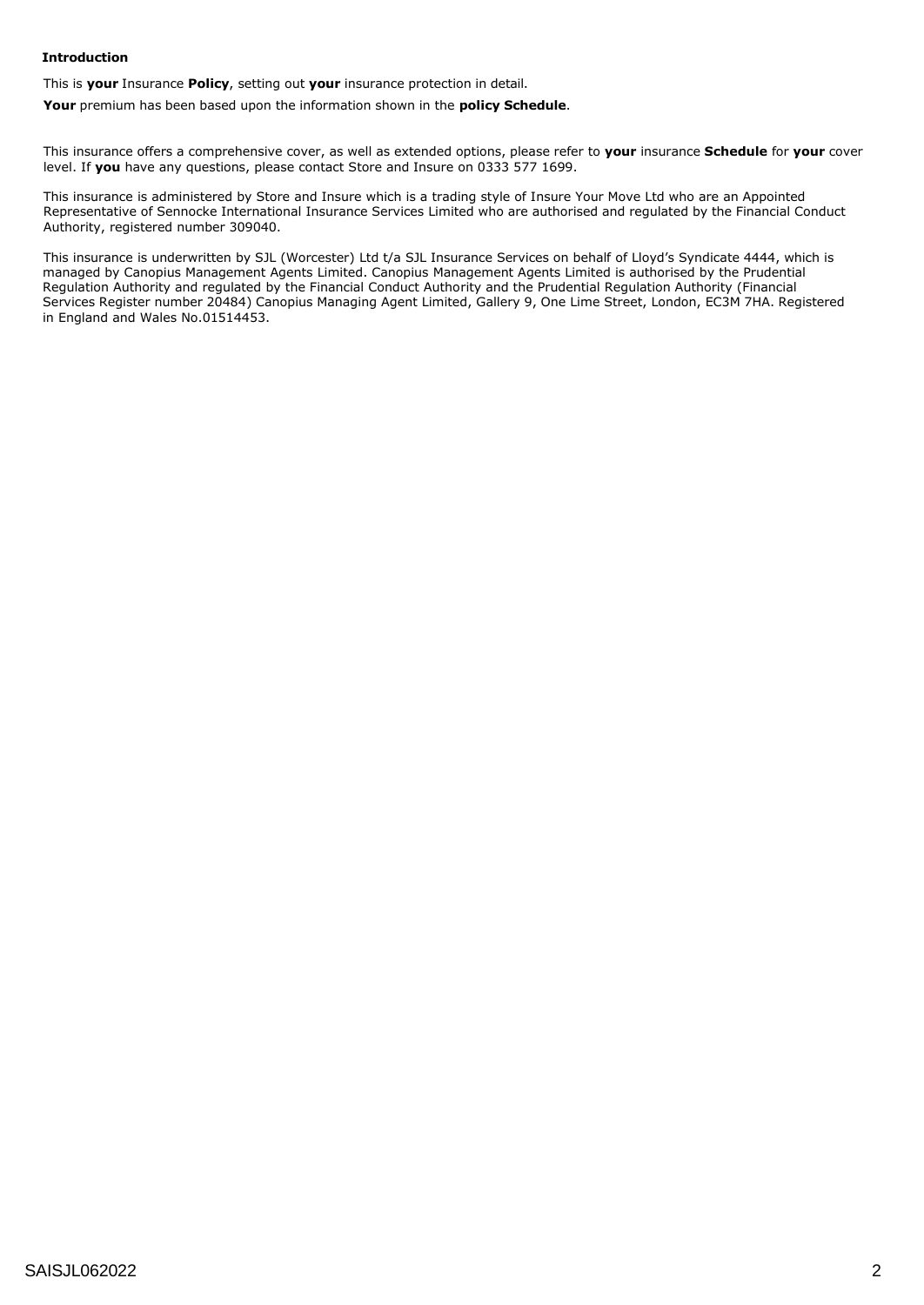| Page<br>What is in this Booklet |
|---------------------------------|
|---------------------------------|

|  | эĸ | . . |  |  |
|--|----|-----|--|--|
|  |    |     |  |  |

- **Your Policy**
- **Policy Definitions**
- **Coverage & Exclusions**
- **General Conditions**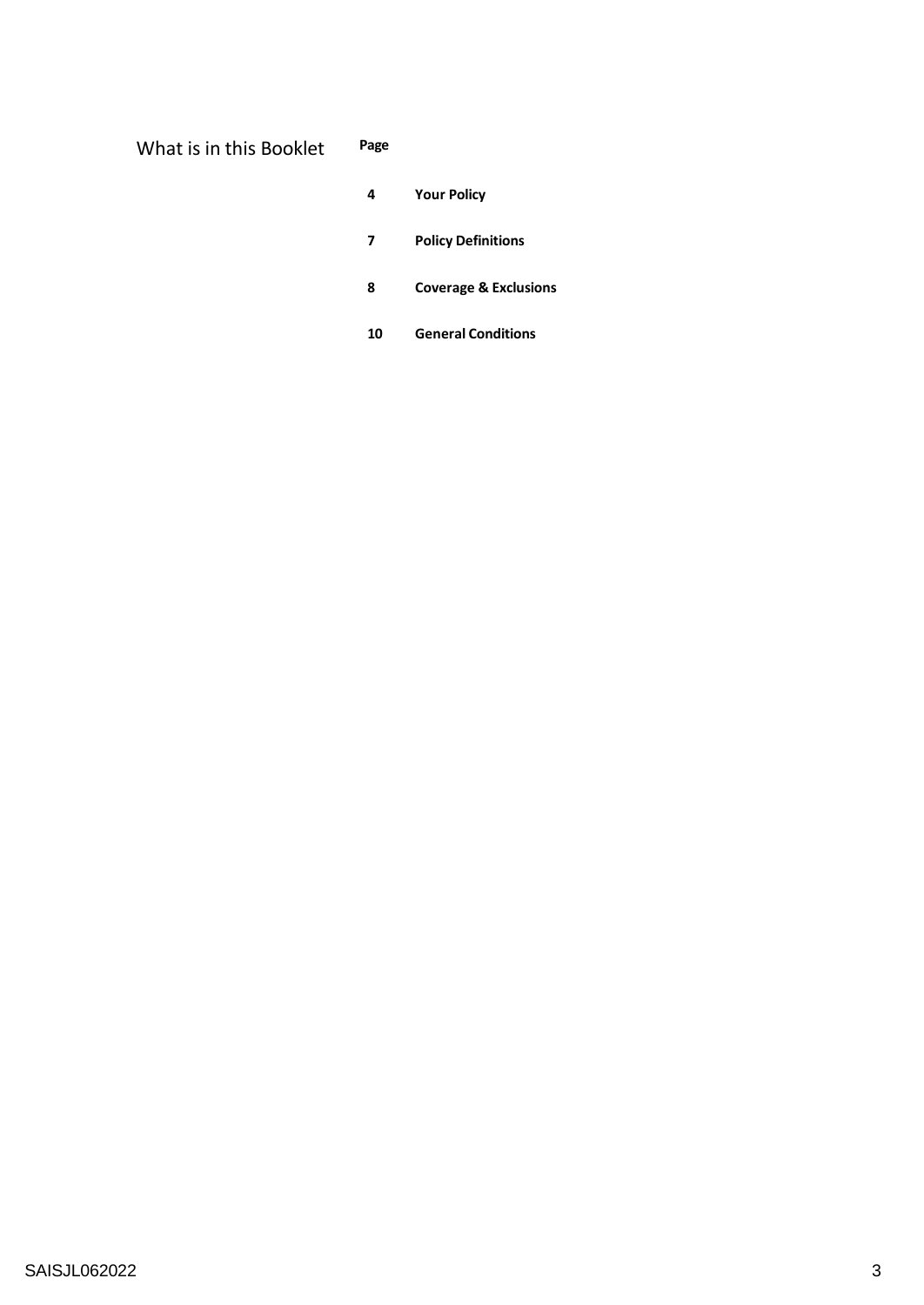## **Your Policy**

The information **you** have supplied forms part of the contract of insurance with **us, your policy** is evidence of that contract, **you** should read it carefully and keep it in a safe place.

In return for having accepted **your** premium, **we** will, in the event of injury, loss or damage happening within the **period of insurance,** provide insurance as described in the following pages and referred to in **your Schedule**.

If after reading these documents **you** have any questions, please contact **your** insurance broker.

## **The Law applicable to this Policy**

**You** are free to choose the law applicable to this **policy. Your policy** will be governed by the law of England and Wales unless **you** and **we** have agreed otherwise.

## **Information you have given us**

In deciding to accept this insurance and in setting the terms and premium, **we** have relied on the information **You** have given **us**. **You** must take care to provide complete and accurate answers to the questions **we** ask **you** to the best of **your** knowledge. If the information provided by **You** is not complete and accurate:

- **we** may cancel **Your policy** and refuse to pay any claim, or
- **we** may not pay any claim in full, or
- **we** may revise the premium and/or change any **excess**, or
- the extent of the cover may be affected

If **we** establish that **you** deliberately or recklessly provided **us** with incorrect information **we** will treat this **policy** as if it never existed and decline all claims.

If **we** establish that **you** were careless in providing **us** with the information **we** have relied upon in accepting this **policy** and setting its terms and premium **we** may:

- treat this **policy** as if it had never existed and refuse to pay all claims and return the premium paid. **We** will only do this if **we** provided **you**
	- with insurance cover which **we** would not otherwise have offered;
- amend the terms of **your policy**. **We** may apply these amended terms as if they were already in place if a claim has been adversely impacted
- by **your** carelessness;
- charge **you** more for **your policy** or reduce the amount **we** pay on a claim in the proportion that the premium **you** have paid bears to the premium **we** would have charged **you**; cancel **your policy** in accordance with the cancellation condition.

#### **We** or **your broker or insurance advisor** will write to **you** if **we**:

- **intend to treat this policy** as if it never existed;
- need to amend the terms of **your policy**; or
- require **you** to pay more for **your** insurance.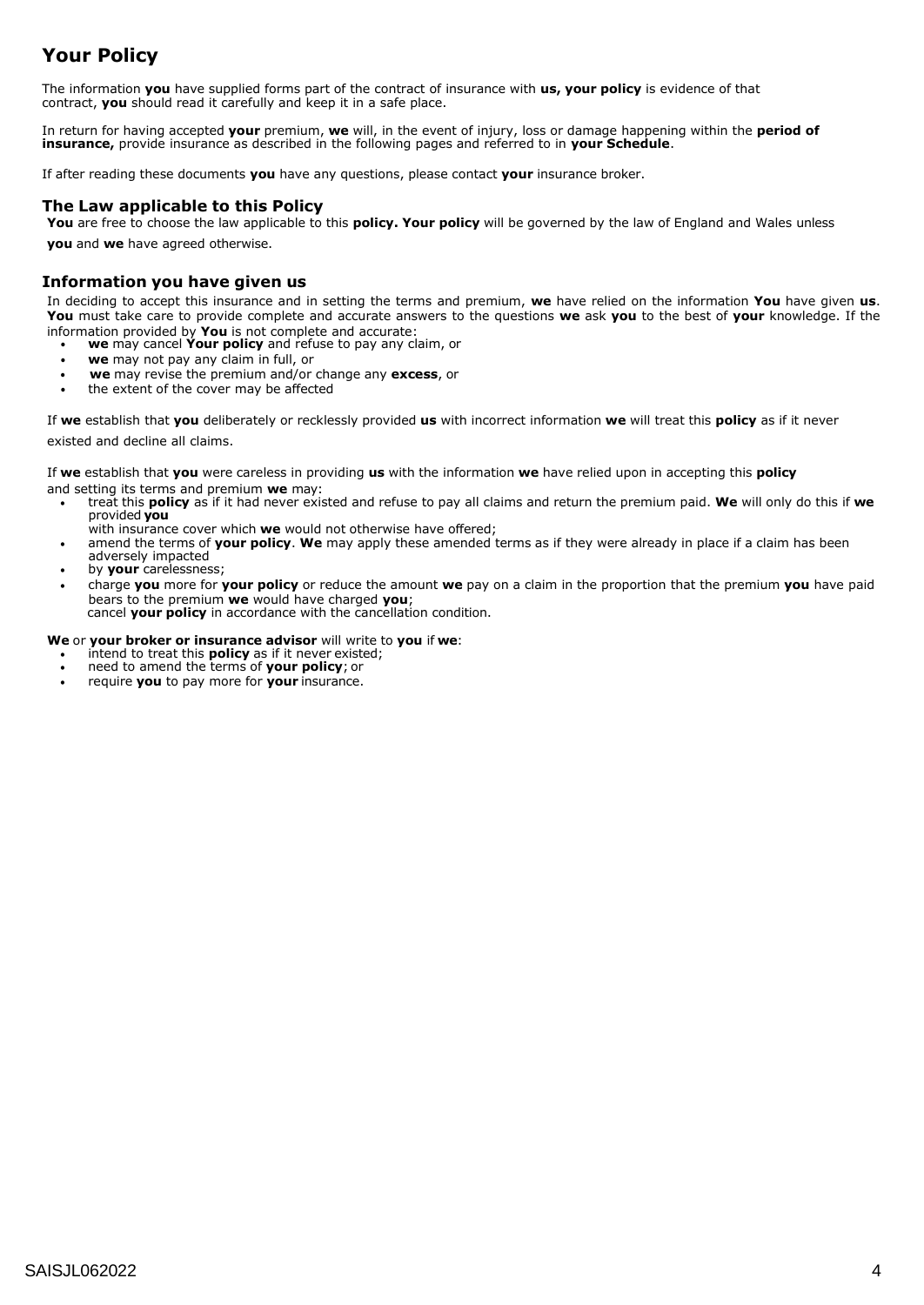#### **Data Protection & Confidentiality**

**SJL (Worcester) Ltd t/a SJL Insurance Services (We/Us/Our)** are the data controller (as defined by the Data Protection Act 2018 and all applicable laws which replace or amend it. By agreeing to a quotation or a **policy** with Insure Your Move Ltd trading as Insure and Store, **you** agree that both **SJL (Worcester) Ltd** and Insure Your Move Ltd are both independent Data Controllers for the purposes of the DPA 2018.

For full details of what data **we** collect about **you**, how **we** use it, who **we** share it with, how long **we** keep it and **your** rights relating to **your** personal data, please refer to **our** Privacy Policy which is available on **our** website (click [here\)](http://www.sjlins.co.uk/wp-content/uploads/2016/02/4981286-SJL-Privacy-Policy-V3-clean.pdf)

If **you** do not have access to the Internet, please write to Karl Evans (address below) with **your** address and a copy will be sent to **you** in the post. In Summary:

To enable **us** to take the necessary steps to enter into a contract with **you** to provide the appropriate insurance products and services, **we** may collect the following personal information about **you**, including:

 email address, name, address, business name and address, phone number, date of birth, occupation, bank details, payment information, details of previous claims, , , details of any co-insured third parties and details of other policies that **you** hold

**We** collect and process **your** personal information for the purpose of insurance and claims administration.

All phone calls may be monitored and recorded and the recordings used for fraud prevention and detection, training and quality control purposes.

**Your** personal information may be shared with third parties which supply services to **us** or which process information on **our** behalf (for example, premium collection, claims validation or for communication purposes related to **your** cover). **We** will ensure that third parties keep **your** information secure and do not use it for purposes other than those that **we**  have specified in the Privacy Policy.

**We** will keep **your** personal information only for as long as **we** believe is necessary to fulfil the purposes for which the personal information was collected (including for the purpose of meeting any legal obligations).

**We** will share **your** information if **we** are required to by law. **We** may share **your** information to enforcement authorities if they ask **us** to, or to a third party in the context of actual or threatened legal proceedings, provided **we** can do so without breaching data protection laws.

If **you** have any concerns about how **your** personal data is being collected and processed, or wish to exercise any of **your** rights detailed in the Privacy Policy, please contact

Karl Evans SJL (Worcester) Limited Kays Building The **Tything** Worcester, WR1 1HD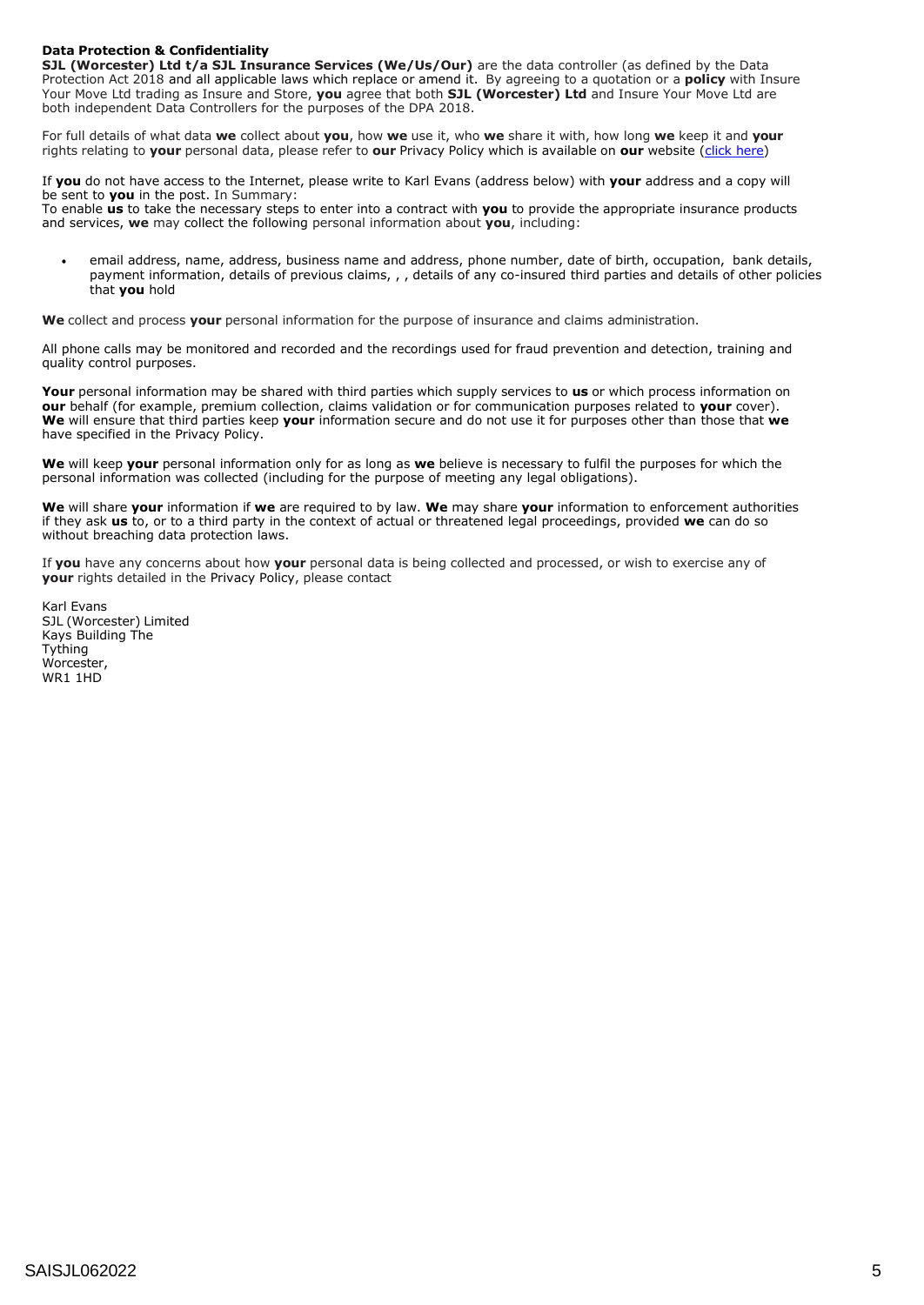#### **Contracts (Rights of Third Parties) Act 1999 Clarification Clause**

A person who is not a party to this contract of insurance has no right under the Contracts (Rights of Third Parties) Act 1999 to enforce any term of this contract of insurance but this does not affect any right or remedy of a third party which exists or is available apart from that Act

#### **Important Telephone Numbers**

| Claim Notification Line<br>In the event of a claim telephone<br><b>us</b> on this number: | Between the hours of<br>9am and 5pm<br>Telephone number:<br>01905 27775                   | If you need to make a claim,<br>we tell you the process to<br>follow. You should also read the<br>Claim Conditions. |
|-------------------------------------------------------------------------------------------|-------------------------------------------------------------------------------------------|---------------------------------------------------------------------------------------------------------------------|
|                                                                                           | Hours outside of the above (answered<br>by Questgates) Telephone number:<br>0121 411 0535 | Please read the conditions<br>(Page 7) and process before<br>ringing the claims line.                               |
|                                                                                           | Alternatively email:<br>claims@silins.co.uk                                               |                                                                                                                     |

In order to maintain quality service, telephone calls may be monitored or recorded.

#### **Several Liability Clause**

The subscribing insurers' obligations under contracts of insurance to which they subscribe are several and not joint and are limited solely to the Extent of their individual subscriptions. The subscribing insurers are not responsible for the subscription of any co-subscribing insurer who for any reason does not satisfy all or part of its obligations. Canopius Managing Agents Ltd are authorised by the Prudential Regulation Authority and regulated by the Financial Conduct Authority and Prudential Regulation Authority. **Our** Firm Reference Number(s) and other details can be found on the Financial Services Register at [www.fca.org.uk](http://www.fca.org.uk/)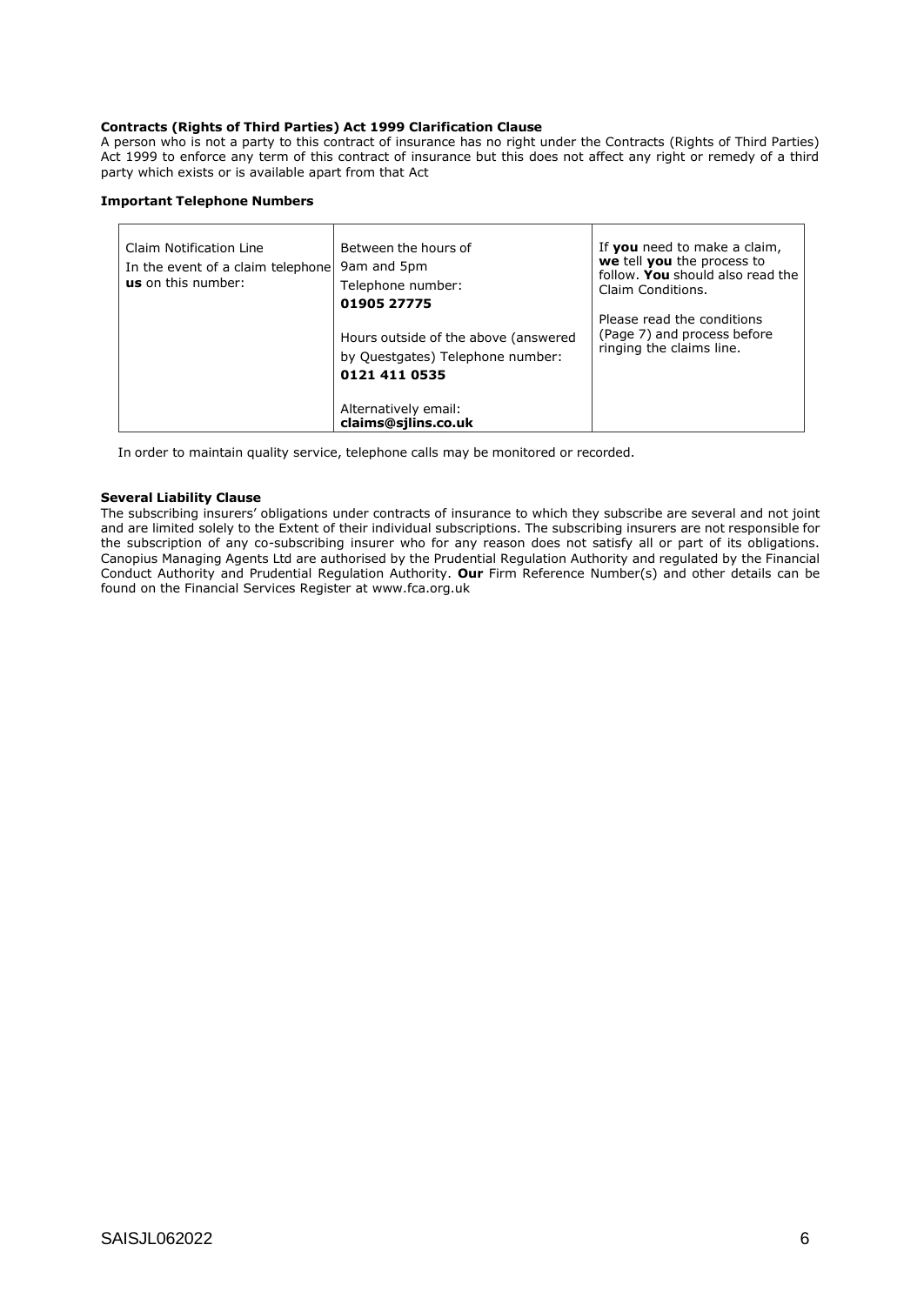#### **TERMS AND CONDITIONS OF INSURANCE**

## **Definitions**

Wherever the following words appear in bold in this contract of insurance they will have the meanings shown in the **Definitions** 

#### **Insured or You/Your**

The person (You) named on the **Schedule** of Insurance

#### **Period of insurance**

The **period of insurance** for which **you** are covered as stated on **your policy schedule**.

#### **Policy**

The **policy** booklet, **your policy schedule** and any applicable endorsements and amendment notices that may apply.

#### **Policyholder**

The person(s) named as **policyholder** on **your policy schedule**.

#### **Property Covered**

The **Property Covered** is **Your** home contents and personal effects including sport equipment, boats, motorcycles, cycles and trailers whilst within an individual self storage unit at the **Self Storage Location** up to the **Sum Insured** shown on the **Schedule** of Insurance. The **Property** Covered does not include **property** relating to any business or commercial venture.

#### **Schedule**

Is part of this contract of insurance and contains details of **you**, the Home, the sums insured, the **period of insurance** and the sections of the contract of insurance which apply.

#### **Statement of fact**

A summary of facts upon which this contract is formed based on information **you** have provided **us**.

#### **Self Storage Location**

A **Self Storage Location** is a secure storage facility that offers do-it-Yourself storage space. An individual self storage unit is a fully enclosed locked container, room, compartment and/or locker used for storage to which You have the right to exclusive access.

#### **Sum Insured**

The **Sum Insured** is the total value of the **Property** Covered **You** have declared and is shown on the **Schedule** of Insurance.

#### **Us, We or Our**

This insurance is underwritten by Lloyd's Syndicate 4444 which is managed by Canopius Managing Agents Limited. Canopius Managing Agents Limited is authorised by the Prudential Regulation Authority and regulated by the Financial Conduct Authority and the Prudential Regulation Authority (Financial Services Register number 204847Canopius Managing Agents Limited, Gallery 9, One Lime Street, London EC3M 7HA. Registered in England and Wales No.01514453.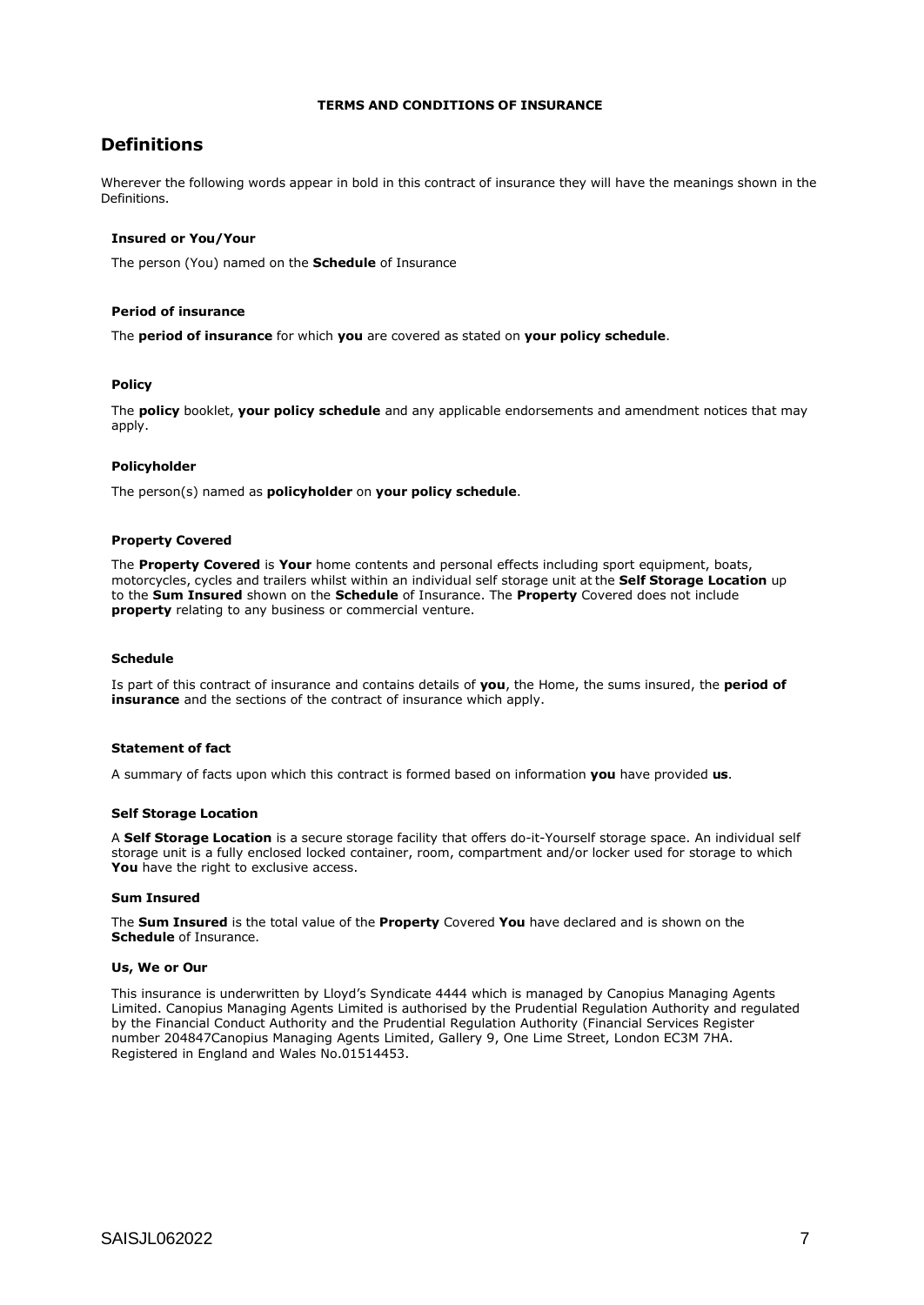## **1. Coverage**

1.1 **You** are covered for physical loss of or damage to the **Property** Covered up to the **Sum Insured** declared arising from fire (and/or the additional perils listed below) occurring during the **Period of Insurance** shown in the **Schedule** of Insurance. The additional perils covered are explosion, lightning, aircraft, earthquake, riot, civil commotion, storm, flood, burst pipes, escape of water from any apparatus or tank or pipe, ingress of rainwater via the roof or due to blocked guttering at the **Self Storage Location**, impact by road vehicles, sprinkler leakage, theft where entry or exit to **Your** individual self storage unit was effected by forcible and violent means, malicious damage, moth, insect or vermin from a source outside of the **Property** Covered, subsidence and collapse or partial collapse of building.

1.2 **You** are covered for physical loss of or damage to the **Property** Covered up to the **Sum Insured** declared or GBP 30,000 whichever is the least arising from fire, a road traffic accident where the conveying enclosed car or commercial road vehicle is also damaged and theft where entry or exit was effected by forcible and violent means occurring during the **Period of Insurance** shown in the **Schedule** of Insurance whilst in transit within an enclosed car or commercial road vehicle within the UK.

a) to the **Self Storage Location** shown on the **Schedule** of Insurance from any location in the UK or

b) from the **Self Storage Location** shown on the **Schedule** of Insurance to any location in the UK **You** are not covered for loss or damage to the **Property** Covered where the conveying enclosed car or commercial vehicle was unattended.

## **2. Exclusions**

This insurance does not cover:

2.1 more than the **Sum Insured** shown on the **Schedule** of Insurance.

2.2 more than GBP 1,500 for a single article unless specifically declared.

2.3 the first GBP 250 of each and every claim unless **You** use a self-storage facility that is a member ofthe SSA (Self-Storage Association) or the BAR (British Association of Removers).

2.4 any article that **You** are not permitted to store according to the terms of the applicable self storage licence agreement.

2.5 more than GBP 500 for jewellery, watches, stamps and mobile telephones.

2.6 money, coins, bullion, precious stones, deeds, bonds, securities, credit/debit/charge cards, lottery tickets or scratch cards, consumer redemption vouchers/stamps/cards.

2.7 living creatures, plants.

2.8 more than 10% of **Your Sum Insured** in respect of any combination of the following: bottled spirits, processed tobacco, tobacco products, bottled perfumery.

2.9 financial loss and loss of data.

Exclude claims arising from insolvency/bankruptcy of the self-storage facility. Exclude claims arising from seizure of container arising from insolvency/bankruptcy of the operator.

2.10 any consequence of war, invasion act of foreign enemy, hostilities or a warlike operation or operations (whether war be declared or not), civil war, rebellion, revolution, insurrection, military or usurped power or confiscation, nationalisation or requisition or destruction of or damage to **property** by or under the order of any government or public or local authority.

2.11 loss of or damage to the **Property** Covered caused by or arising from any act including (but not limited to) the use of violence or threat thereof, by any group of persons (whether acting alone or on behalf of or in connection with any organisation or government) committed for political, religious, ideological or similar purposes (including the intention to influence any government or to put the public or any section of the public in fear).

2.12 biological and chemical containment

a) any loss or destruction of or damage to **Property** whatsoever, or any loss or expenses resulting or arising there from;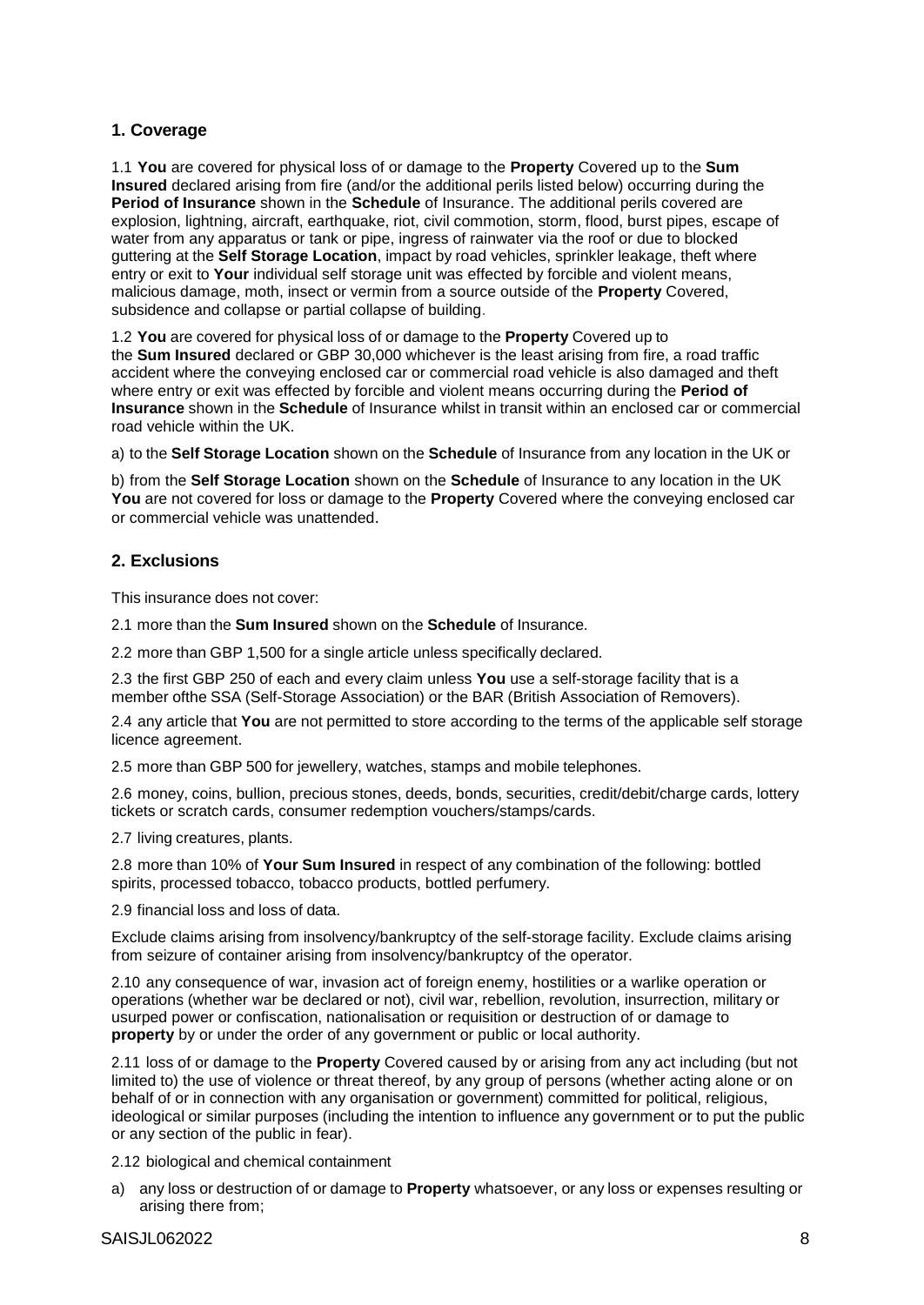- b) any legal liability of whatsoever nature
- c) death or injury to any person

directly or indirectly caused by or contributed to by or arising from Biological or Chemical contamination due to or arising from; terrorism; and/or steps taken to prevent, suppress, control or reduce the consequences of any actual, attempted, threatened, suspected or perceived terrorism.

For the purposes of this exclusion "terrorism" means any act(s) of any person(s) or organisation(s) involving:

- i) the causing, occasioning or threatening of harm of whatever nature and by whatever means; putting the public or any section of the public in fear;
- ii) in circumstances in which it is reasonable to conclude that the purpose(s) of the person(s) or organisation(s) concerned are wholly or partly of a political, religious ideological or similar nature.

2.13 any claim to the extent that the provision of such cover would expose Insurers to any sanction, prohibition or restriction under United Nations resolutions or the trade or economic sanctions, laws or regulations of the European Union, United Kingdom or United States of America.

2.14 any loss, damage, liability, cost or expense caused deliberately by

- i) the use of or inability to use any application, software or programme;
- ii) any computer virus;
- iii) any computer related hoax relating to i) and/or ii) above.

2.15 any loss of or damage to any electronic data (for example file or images) wherever it is stored

- 2.16 any loss, damage, liability, cost or expense, in any way caused by or resulting from
- a) infectious or contagious disease;
- b) any fear or threat of a) above; or
- c) any action taken to minimise or prevent the impact of a) above

Infectious or contagious disease means any disease capable of being transmitted from an infected person, animal or species to another person, animal or species by any means

2.17 any loss or damage caused by wear and tear or any other gradually operating cause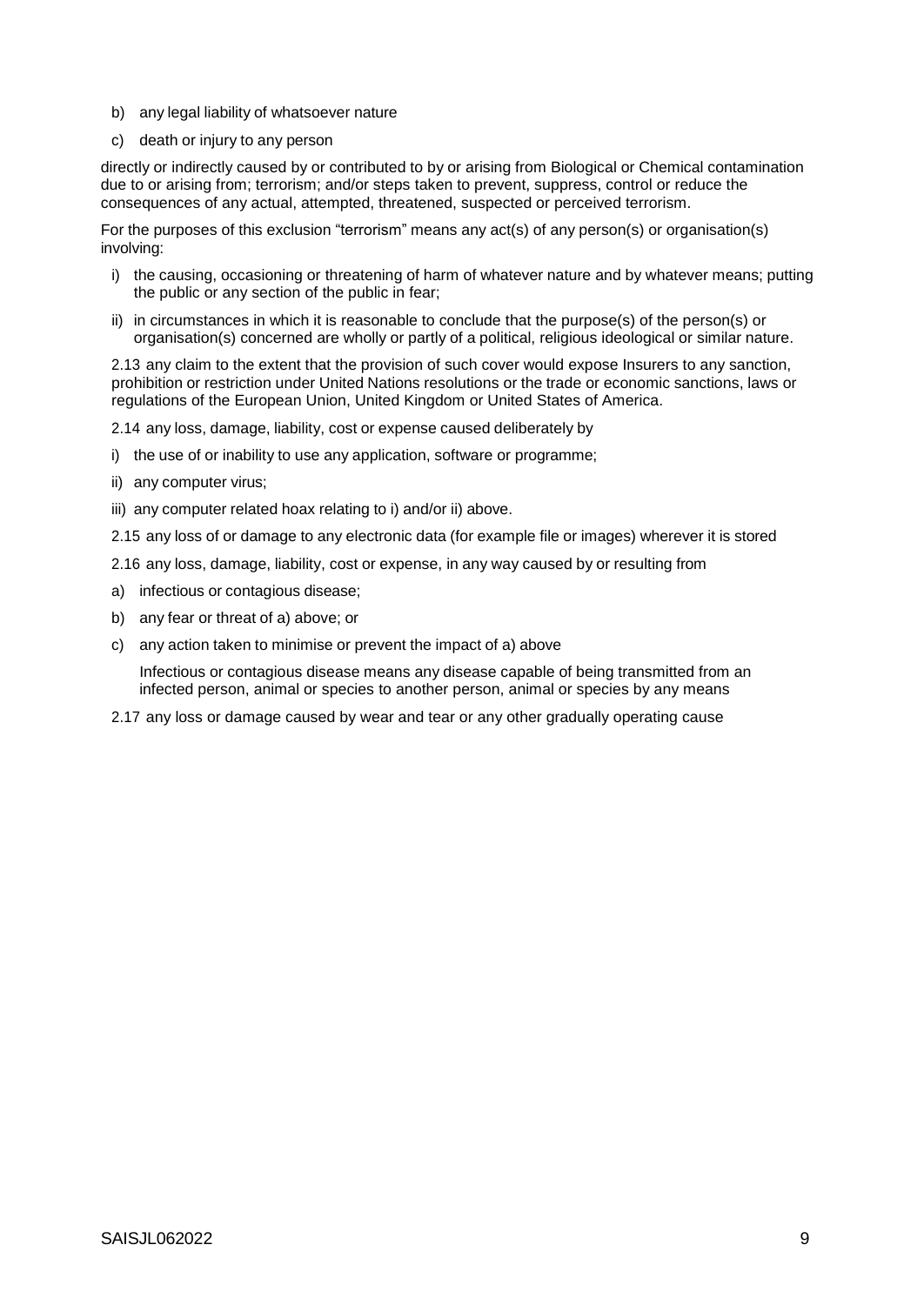## **3. General Conditions**

## 3.1 VALUATION CLAUSE:

a) Home contents and personal effects (other than listed in b) and c) below) must be valued at the new replacement cost.

b) Clothing, antiques, fine arts, boats, motorcycles and trailers must be valued at their market value.

c) Documents must be valued at the new stationery cost.

d) Data storage media must be valued at the cost of new blank media.

## 3.2 AVERAGE CLAUSE:

If **you** are under insured, which means the cost of replacing **your property** at the time of loss or damage is more than **your sum insured** for **your property**, then **we** will only pay a proportion of the claim. For example if **your sum insured** only covers one half of the cost of replacing **your property**, **we** will only pay one half of the cost of repair or replacement.

## 3.3 PAIRS AND SETS CLAUSE:

Where any item is part of a pair or set **We** will only pay for the actual parts, which are lost or damaged. No payments will be made for articles that are not damaged.

#### 3.4 OTHER INSURANCE:

If at the time of any loss or damage there is any other insurance in force this insurance shall only respond to the extent that the loss or damage is not recoverable under the other insurance.

## 3.5 BASIS OF SETTLEMENT:

**We** shall be entitled at **Our** option to repair or replace any article lost or damaged (whether wholly or in part) or to pay cash compensation. In the event of the total loss or destruction of any article **We** will not pay more than:

a) the new replacement cost of any home contents and personal effects other than listed in b) and c) below.

b) the market value of any clothing, antiques, fine arts, boats, motorcycles, cycles and trailers.

- c) the cost of documents as new stationery.
- d) the cost of data storage media as new blank data storage media.
- e) The **sum insured** as stated in the **schedule**

Where **We** offer to repair or replace any article lost or damaged through a preferred supplier, but instead **You** request and **We** agree to pay a cash settlement, then the amount will not normally exceed what **We** would have paid **Our** preferred supplier.

**We** may require proof of ownership and/or value of any articles claimed missing.

#### 3.6 CLAIMS NOTIFICATION:

Failure to comply with the following requirement will result in a claim being rejected and all benefit under this **policy** will be lost:-

In the event of loss or damage which may give rise to a claim under this insurance:

a) **You** must take all measures under **Your** control to minimise any loss to the **Property** Covered, and

b) notification must be given as soon as possible to Insurers representatives no later than 7 days after **You** first being aware of any loss or damage.

## 3.7 CANCELLATION:

**We** may cancel cover at any time by giving 30 days notice to that effect in writing by pre-paid letter post to **Your** last known address. **You** may cancel cover at any time by contacting **us** in writing and informing **us** of **your** desire to cancel cover.